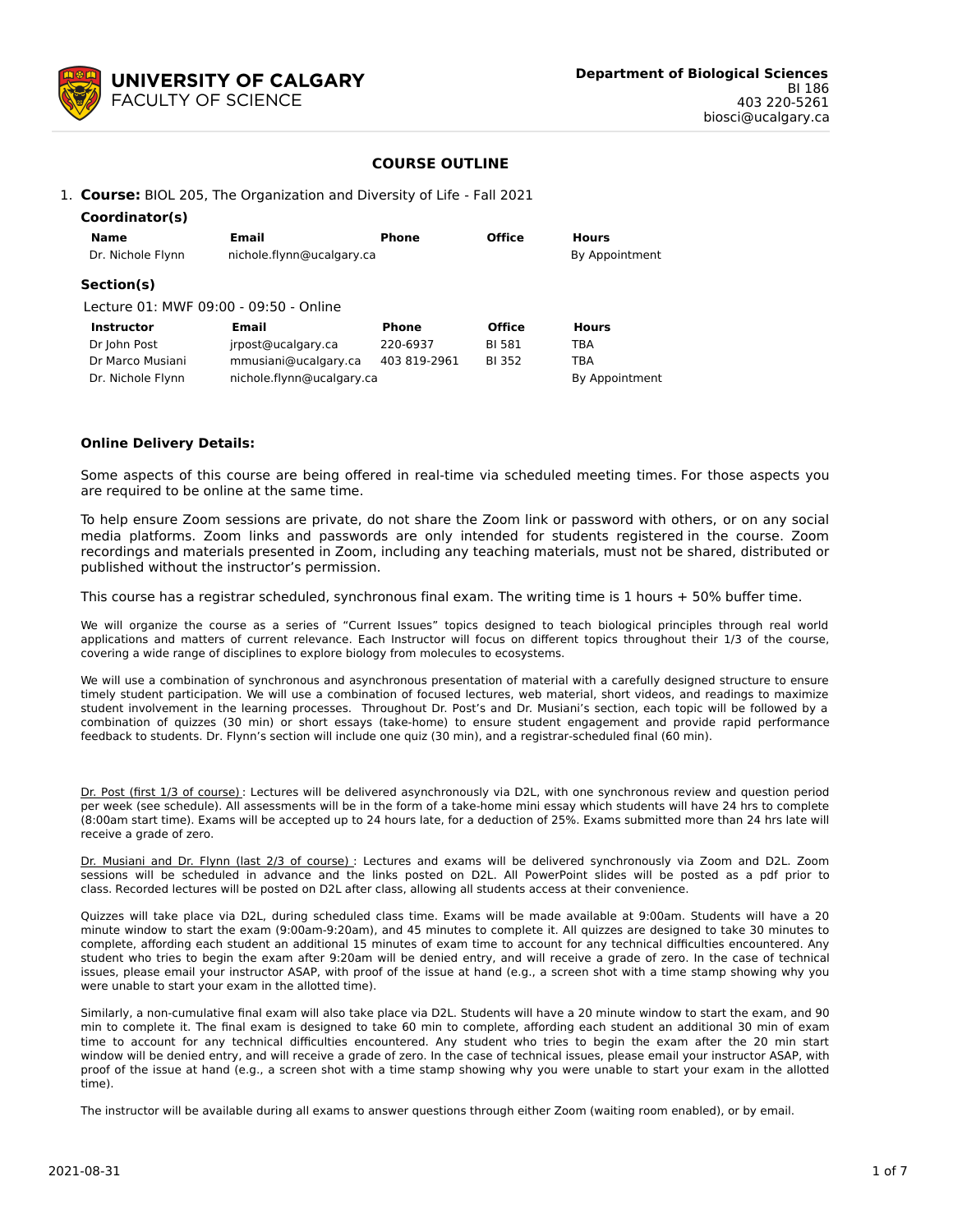Additional time will be granted to SAS students, and other accommodations to students will be done on a case-by-case basis.

### **Course Site:**

D2L: BIOL 205 L01-(Fall 2021)-The Organization and Diversity of Life

| <b>Biol 205 F21 Tentative Lecture Schedule</b> |                                                                         |                                       |                                                                                                                              |  |  |  |  |
|------------------------------------------------|-------------------------------------------------------------------------|---------------------------------------|------------------------------------------------------------------------------------------------------------------------------|--|--|--|--|
| <b>Date</b>                                    | <b>Topics Covered</b>                                                   | <b>Instructor</b>                     | <b>Readings</b>                                                                                                              |  |  |  |  |
| Wed. Sept. 8                                   | Synchronous - Intro to Biol 205                                         | All                                   |                                                                                                                              |  |  |  |  |
|                                                | 9:00am-9:50am                                                           |                                       |                                                                                                                              |  |  |  |  |
| Fri. Sept. 10                                  | Asynchronous - Intro to                                                 | Dr. Post                              |                                                                                                                              |  |  |  |  |
|                                                | conservation                                                            |                                       |                                                                                                                              |  |  |  |  |
| Mon. Sept. 13                                  | Asynchronous - Conservation                                             | Dr. Post                              |                                                                                                                              |  |  |  |  |
| Wed. Sept. 15                                  | Synchronous - Review and<br><b>Ouestions</b>                            | Dr. Post                              |                                                                                                                              |  |  |  |  |
|                                                |                                                                         |                                       |                                                                                                                              |  |  |  |  |
|                                                | 9:00am-9:50am                                                           |                                       |                                                                                                                              |  |  |  |  |
| Fri. Sept. 17                                  | <b>Take Home Assessment 1</b><br>(11%)                                  | Dr. Post                              |                                                                                                                              |  |  |  |  |
|                                                | 8:00am start                                                            |                                       |                                                                                                                              |  |  |  |  |
|                                                | 24 hours to complete                                                    |                                       |                                                                                                                              |  |  |  |  |
| Mon. Sept. 20                                  | Asynchronous - Intro to<br>harvesting                                   | Dr. Post                              |                                                                                                                              |  |  |  |  |
| Wed Sept. 22                                   | Asynchronous - Harvesting                                               | Dr. Post                              |                                                                                                                              |  |  |  |  |
| Fri. Sept. 24                                  | Synchronous - Review and<br><b>Ouestions</b>                            | Dr. Post                              |                                                                                                                              |  |  |  |  |
|                                                | 9:00am-9:50am                                                           |                                       |                                                                                                                              |  |  |  |  |
| Mon. Sept. 27                                  | <b>Take Home Assessment 2</b><br>(11%)                                  | Dr. Post                              |                                                                                                                              |  |  |  |  |
|                                                | 8:00am start                                                            |                                       |                                                                                                                              |  |  |  |  |
|                                                | 24 hours to complete                                                    |                                       |                                                                                                                              |  |  |  |  |
| Wed Sept. 29                                   | Asynchronous - Intro to<br>epidemiology                                 | Dr. Post                              |                                                                                                                              |  |  |  |  |
| Fri. Oct. 1                                    | Synchronous - Review and<br><b>Ouestions</b>                            | Dr. Post                              |                                                                                                                              |  |  |  |  |
|                                                | 9:00am-9:50am                                                           |                                       |                                                                                                                              |  |  |  |  |
| Mon. Oct. 4                                    | <b>Take Home Assessment 3</b><br>(11%)                                  | Dr. Post                              |                                                                                                                              |  |  |  |  |
|                                                | 8:00am start                                                            |                                       |                                                                                                                              |  |  |  |  |
|                                                | 24 hours to complete                                                    |                                       |                                                                                                                              |  |  |  |  |
|                                                | Climate, ecosystems and<br>biodiversity                                 | Dr. Musiani                           | See D2L for readings and extra learning<br>material                                                                          |  |  |  |  |
|                                                | All synchronous                                                         |                                       |                                                                                                                              |  |  |  |  |
| Wed. Oct. 6                                    | Ecosystems (1/3) - the roles<br>played by plants, animals and<br>humans | Dr. Musiani                           | On D <sub>2L</sub>                                                                                                           |  |  |  |  |
| Fri. Oct. 8                                    | Ecosystems (2/3)                                                        | Dr. Musiani                           | On D <sub>2</sub> L                                                                                                          |  |  |  |  |
| Mon. Oct. 11                                   | <b>THANKSGIVING</b>                                                     | <b>NO CLASS</b>                       |                                                                                                                              |  |  |  |  |
| Wed. Oct. 13                                   | Ecosystems (3/3)                                                        | Dr. Musiani                           | On D <sub>2</sub> L                                                                                                          |  |  |  |  |
| Fri. Oct. 15                                   | Assessment 4 (11%)<br>Multiple-choice and Short                         | During class time.<br>Online via D2L. | -Designed to be completed in 30 min.<br>Everyone gets 50% extra time to account<br>for online technical difficulties (45 min |  |  |  |  |

total).

Dr. Musiani On D2L

Answer Qs on Ecosystems

on single species and biological

Climate Change (3/3) Dr. Musiani On D2L

Wed. Oct. 20 Climate Change (2/3) Dr. Musiani On D2L<br>
Fri. Oct. 22 Climate Change (3/3) Dr. Musiani On D2L

Mon. Oct. 18 Climate Change (1/3) – impacts

systems

**Note:** Students must use their U of C account for all course correspondence.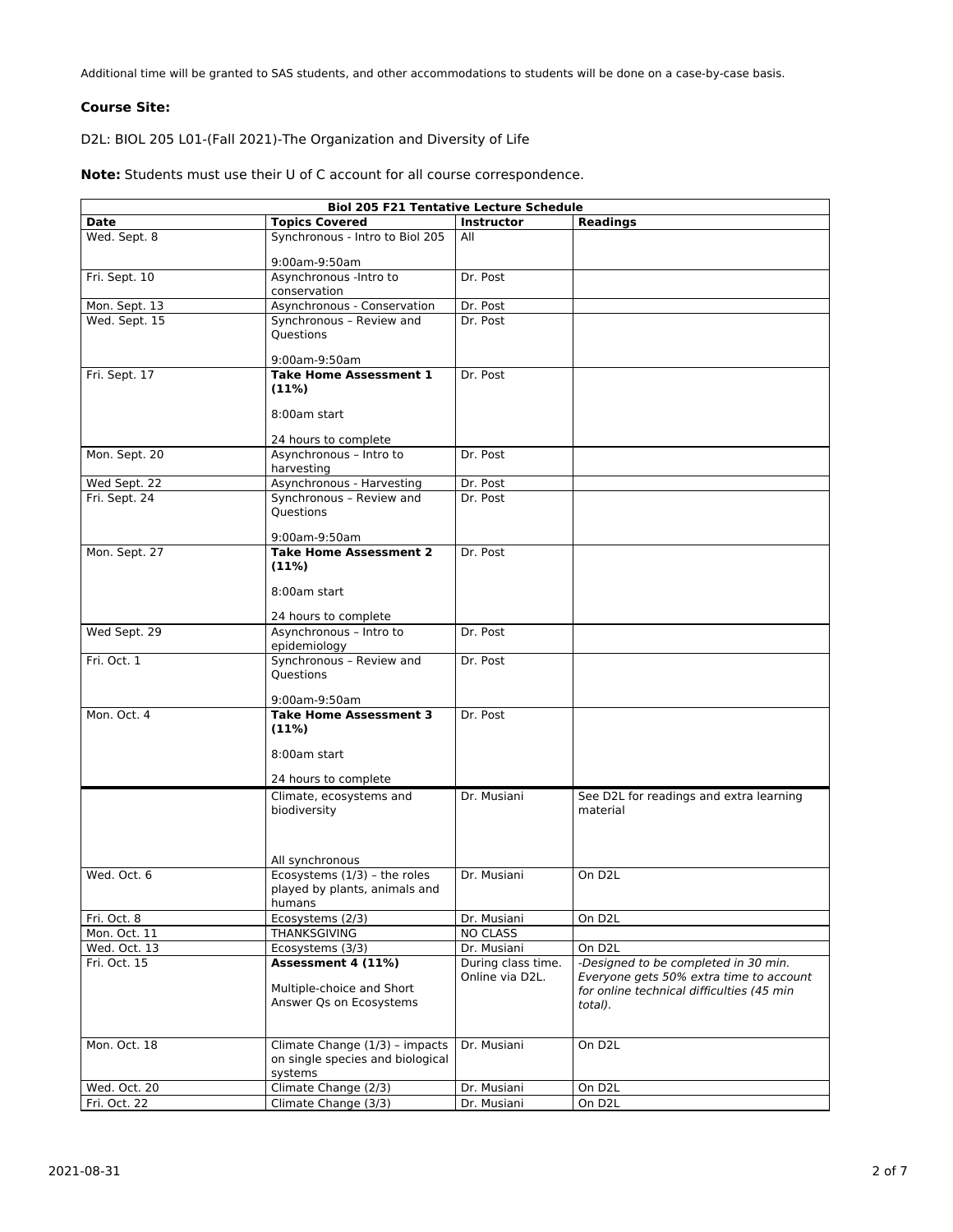| Mon. Oct. 25 | Assessment 5 (11%)<br>Multiple-choice and Short<br>Answer Qs on Climate Change                                                    | During class time.<br>Online via D2L. | Designed to be completed in 30 min.<br>Everyone gets 50% extra time to account<br>for online technical difficulties (45 min<br>total).                                    |  |  |  |
|--------------|-----------------------------------------------------------------------------------------------------------------------------------|---------------------------------------|---------------------------------------------------------------------------------------------------------------------------------------------------------------------------|--|--|--|
| Wed. Oct 27  | Biodiversity (1/3) - diversity of<br>species and diversity within<br>species                                                      | Dr. Musiani                           | On D <sub>2</sub> L                                                                                                                                                       |  |  |  |
| Fri. Oct. 29 | Biodiversity (2/3)                                                                                                                | Dr. Musiani                           | On D <sub>2</sub> L                                                                                                                                                       |  |  |  |
| Mon. Nov. 1  | Biodiversity (3/3)                                                                                                                | Dr. Musiani                           | On D <sub>2</sub> L                                                                                                                                                       |  |  |  |
| Wed. Nov. 3  | Assessment 6 (11%)<br>Multiple-choice and Short<br>Answer Qs on the Biodiversity<br>principles emphasized in<br>Musiani's section | During class time.<br>Online via D2L. | Designed to be completed in 30 min.<br>Everyone gets 50% extra time to account<br>for online technical difficulties (45 min<br>total).                                    |  |  |  |
|              | COVID-19 - The cellular and<br>molecular biology of viruses<br>and vaccines<br>All synchronous                                    | Dr. Flynn                             | Campbell Biology, Third Canadian Edition<br>ISBN-13: 9780135309414                                                                                                        |  |  |  |
| Fri. Nov. 5  | Intro to COVID-19 and the<br>SARS-CoV-2 virus                                                                                     | Dr. Flynn                             | None.                                                                                                                                                                     |  |  |  |
| Mon. Nov. 8  | <b>TERM BREAK</b>                                                                                                                 | <b>NO CLASS</b>                       |                                                                                                                                                                           |  |  |  |
| Wed. Nov. 10 | <b>TERM BREAK</b>                                                                                                                 | <b>NO CLASS</b>                       |                                                                                                                                                                           |  |  |  |
| Fri. Nov. 12 | <b>TERM BREAK</b>                                                                                                                 | <b>NO CLASS</b>                       |                                                                                                                                                                           |  |  |  |
| Mon. Nov. 15 | Intro to cellular biology                                                                                                         | Dr. Flynn                             | Pg. 2, 4-6, 11                                                                                                                                                            |  |  |  |
| Wed. Nov. 17 | The chemical compounds of<br>cells                                                                                                | Dr. Flynn                             | Pg. 30-31; 72-78, 80-85, 90-92                                                                                                                                            |  |  |  |
| Fri. Nov. 19 | Cellular structure                                                                                                                | Dr. Flynn                             | Pg. 100-103, 107-121, 350, 351                                                                                                                                            |  |  |  |
| Mon. Nov. 22 | Cellular structure                                                                                                                | Dr. Flynn                             | Pg. 100-103, 107-121, 350, 351                                                                                                                                            |  |  |  |
| Wed. Nov. 24 | Assessment 7 (11%)                                                                                                                | During class time.<br>Online via D2L. | Tests everything up to Nov. 19<br>-Designed to be completed in 30 min.<br>Everyone gets 50% extra time to account<br>for online technical difficulties (45 min<br>total). |  |  |  |
| Fri. Nov 26  | Gene expression: from gene to<br>protein                                                                                          | Dr. Flynn                             | Pq. 334-345, 355, 357, 359-364, 367-373                                                                                                                                   |  |  |  |
| Mon. Nov. 29 | Gene expression: from gene to<br>protein                                                                                          | Dr. Flynn                             | Pg. 334-345, 355, 357, 359-364, 367-373                                                                                                                                   |  |  |  |
| Wed. Dec. 1  | Viruses                                                                                                                           | Dr. Flynn                             | Pg. 419-423, 426-427, 430-430                                                                                                                                             |  |  |  |
| Fri. Dec. 3  | Animal Immune Systems                                                                                                             | Dr. Flynn                             | Pg. 1008-1025                                                                                                                                                             |  |  |  |
| Mon. Dec. 6  | Animal Immune Systems                                                                                                             | Dr. Flynn                             | pg. 1008-1025                                                                                                                                                             |  |  |  |
| Wed. Dec. 8  | Revisit SARS-CoV-2 and<br>vaccines                                                                                                | Dr. Flynn                             | None.                                                                                                                                                                     |  |  |  |

# 2. **Requisites:**

See section [3.5.C](http://www.ucalgary.ca/pubs/calendar/current/sc-3-5.html) in the Faculty of Science section of the online Calendar.

## 3. **Grading:**

The University policy on grading and related matters is described in [F.1](http://www.ucalgary.ca/pubs/calendar/current/f-1.html) and [F.2](http://www.ucalgary.ca/pubs/calendar/current/f-2.html) of the online University Calendar.

In determining the overall grade in the course the following weights will be used: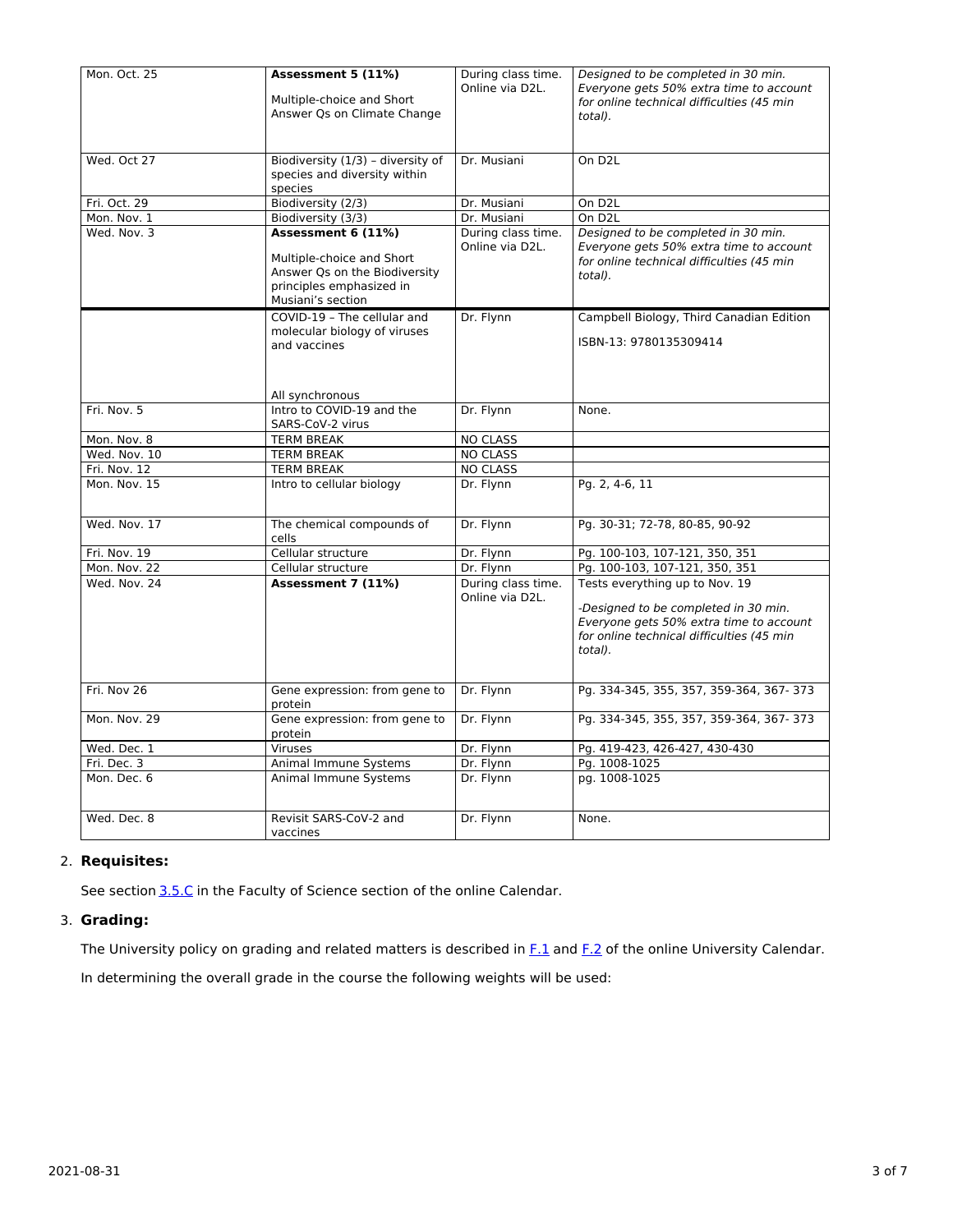| Component(s)                          | Weighting (%) | Date     |
|---------------------------------------|---------------|----------|
| Take-home assessment 1                | 11            | Sept. 17 |
| Take-home assessment 2                | 11            | Sept. 27 |
| Take-home assessment 3                | 11            | Oct. 4   |
| Synchronous Quiz 4                    | 11            | Oct. 15  |
| Synchronous Quiz 5                    | 11            | Oct. 25  |
| Synchronous Quiz 6                    | 11            | Nov. 3   |
| Synchronous Quiz 7                    | 11            | Nov. 24  |
| Synchronous Registrar-scheduled final | 23            | TBD      |

Each piece of work (reports, assignments, quizzes, midterm exam(s) or final examination) submitted by the student will be assigned a grade. The student's grade for each component listed above will be combined with the indicated weights to produce an overall percentage for the course, which will be used to determine the course letter grade.

The conversion between a percentage grade and letter grade is as follows.

|                           | AT  |      | . .  |     |     | D.   |      |     | -   | D.      |      |
|---------------------------|-----|------|------|-----|-----|------|------|-----|-----|---------|------|
| <b>Minimum % Required</b> | 90% | 86 % | 82 % | 78% | 74% | 70 % | 66 % | 62% | 58% | %<br>54 | 50 % |

This course will have a final exam that will be scheduled by the Registrar. The Final [Examination](https://www.ucalgary.ca/registrar/exams) Schedule will be published by the Registrar's Office approximately one month after the start of the term. The final exam for this course will be designed to be completed within 1 hours.

The final exam will be administered using an on-line platform. Per section<sup>G.5</sup> of the online Academic Calendar, timed final exams administered using an on-line platform, such as D2L, will be available on the platform. Due to the scheduling of the final exams, the additional time will be added to **the end** of the registrar scheduled **synchronous** exam to support students. This way, your exam schedule accurately reflects the **start time** of the exam for any **synchronous** exams. E.g. If a **synchronous** exam is designed for 2 hours and the final exam is scheduled from 9-11am in your student centre, the additional time will be added to the **end** time of the **synchronous** exam. This means that if the exam has a 1 hour buffer time, a synchronous exam would start at 9 am and finish at 12pm.

The University of Calgary offers a [flexible](https://www.ucalgary.ca/pubs/calendar/current/f-1-3.html) grade option, Credit Granted (CG) to support student's breadth of learning and student wellness. Faculty units may have additional requirements or restrictions for the use of the CG grade at the faculty, degree or program level. To see the full list of Faculty of Science courses where CG is not eligible, please visit the following website: [https://science.ucalgary.ca/current-students/undergraduate/program](https://science.ucalgary.ca/current-students/undergraduate/program-advising/flexible-grading-option-cg-grade)advising/flexible-grading-option-cg-grade

### 4. **Missed Components Of Term Work:**

The university has suspended the requirement for students to provide evidence for absences. Please do not attend medical clinics for medical notes or Commissioners for Oaths for statutory declarations.

In the event that a student legitimately fails to submit any online assessment on time (e.g. due to illness etc...), please contact the course coordinator, or the course instructor if this course does not have a coordinator to arrange for a re-adjustment of a submission date. Absences not reported within 48 hours will not be accommodated. If an excused absence is approved, one possible arrangement is that the percentage weight of the legitimately missed assignment could also be pro-rated among the components of the course. This option is at the discretion of the coordinator and may not be a viable option based on the design of this course.

# 5. **Scheduled Out-of-Class Activities:**

There are no scheduled out of class activities for this course.

### 6. **Course Materials:**

Recommended Textbook(s):

Lisa A. Urry Michael L. Cain Steven A. Wasserman Peter V. Minorsky Jane B. Reece Jane B. Reece Fiona E. Rawle Sandra J. Walde Ch, Campbell Biology, Third Canadian Edition: Pearson Canada (July 6th 2021) -Copyright © 2021.

In order to successfully engage in their learning experiences at the University of Calgary, students taking online, remote and blended courses are required to have reliable access to the following technology: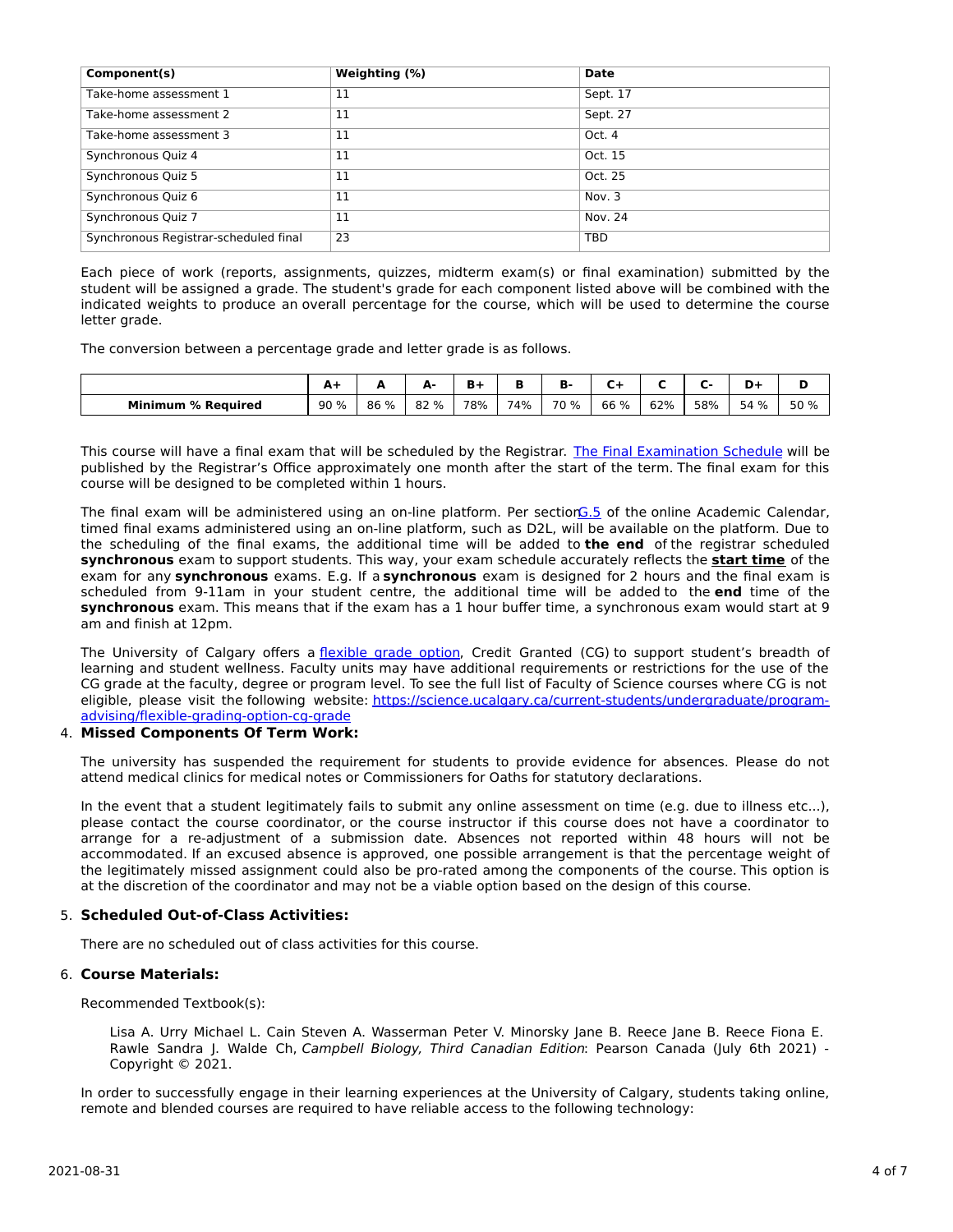- A computer with a supported operating system, as well as the latest security, and malware updates;
- A current and updated web browser;
- Webcam/Camera (built-in or external);
- Microphone and speaker (built-in or external), or headset with microphone;
- Current antivirus and/or firewall software enabled;
- Stable internet connection.

For more information please refer to the UofC [ELearning](https://elearn.ucalgary.ca/technology-requirements-for-students) online website.

#### 7. **Examination Policy:**

Exams are open book. The use of class notes and the recommended textbook is acceptable. The use of any other resources is not allowed, including internet search engines. All exams must be completed independently.

Students should also read the Calendar, [Section](http://www.ucalgary.ca/pubs/calendar/current/g.html) G, on Examinations.

#### 8. **Approved Mandatory And Optional Course Supplemental Fees:**

There are no mandatory or optional course supplemental fees for this course.

#### 9. **Writing Across The Curriculum Statement:**

For all components of the course, in any written work, the quality of the student's writing (language, spelling, grammar, presentation etc.) can be a factor in the evaluation of the work. See also Section [E.2](http://www.ucalgary.ca/pubs/calendar/current/e-2.html) of the University Calendar.

#### 10. **Human & Living Organism Studies Statements:**

Students will not participate as subjects or researchers in human studies.

See also **[Section](http://www.ucalgary.ca/pubs/calendar/current/e-5.html) E.5** of the University Calendar.

**STUDIES IN THE BIOLOGICAL SCIENCES INVOLVE THE USE OF LIVING AND DEAD ORGANISMS.** Students taking laboratory and field-based courses in these disciplines can expect involvement with and experimentation on such materials. Students perform dissections on dead or preserved organisms in some courses. In particular courses, students experiment on living organisms, their tissues, cells, or molecules. Sometimes field work requires students to collect a variety of living materials by many methods, including humane trapping.

All work on humans and other animals conforms to the Helsinki Declaration and to the regulations of the Canadian Council on Animal Care. The Department strives for the highest ethical standards consistent with stewardship of the environment for organisms whose use is not governed by statutory authority. Individuals contemplating taking courses or majoring in one of the fields of study offered by the Department of Biological Sciences should ensure that they have fully considered these issues before enrolling. Students are advised to discuss any concern they might have with the Undergraduate Program Director of the Department.

Students are expected to be familiar with **[Section](http://www.ucalgary.ca/pubs/calendar/current/sc-4-1.html) SC.4.1** of the University Calendar.

#### 11. **Reappraisal Of Grades:**

A student wishing a reappraisal, should first attempt to review the graded work with the Course coordinator/instructor or department offering the course. Students with sufficient academic grounds may request a reappraisal. Non-academic grounds are not relevant for grade reappraisals. Students should be aware that the grade being reappraised may be raised, lowered or remain the same. See [Section](http://www.ucalgary.ca/pubs/calendar/current/i-3.html) I.3 of the University Calendar.

- a. **Term Work:** The student should present their rationale as effectively and as fully as possible to the Course coordinator/instructor within **ten business days** of either being notified about the mark, or of the item's return to the class. If the student is not satisfied with the outcome, the student shall submit the Reappraisal of Graded Term work form to the department in which the course is offered within 2 business days of receiving the decision from the instructor. The Department will arrange for a reappraisal of the work within the next ten business days. The reappraisal will only be considered if the student provides a detailed rationale that outlines where and for what reason an error is suspected. See sections [I.1](http://www.ucalgary.ca/pubs/calendar/current/i-1.html) and [I.2](http://www.ucalgary.ca/pubs/calendar/current/i-2.html) of the University Calendar
- b. **Final Exam:**The student shall submit the request to Enrolment Services. See [Section](http://www.ucalgary.ca/pubs/calendar/current/i-3.html) I.3 of the University Calendar.

#### 12. **Other Important Information For Students:**

a. **Mental Health** The University of Calgary recognizes the pivotal role that student mental health plays in physical health, social connectedness and academic success, and aspires to create a caring and supportive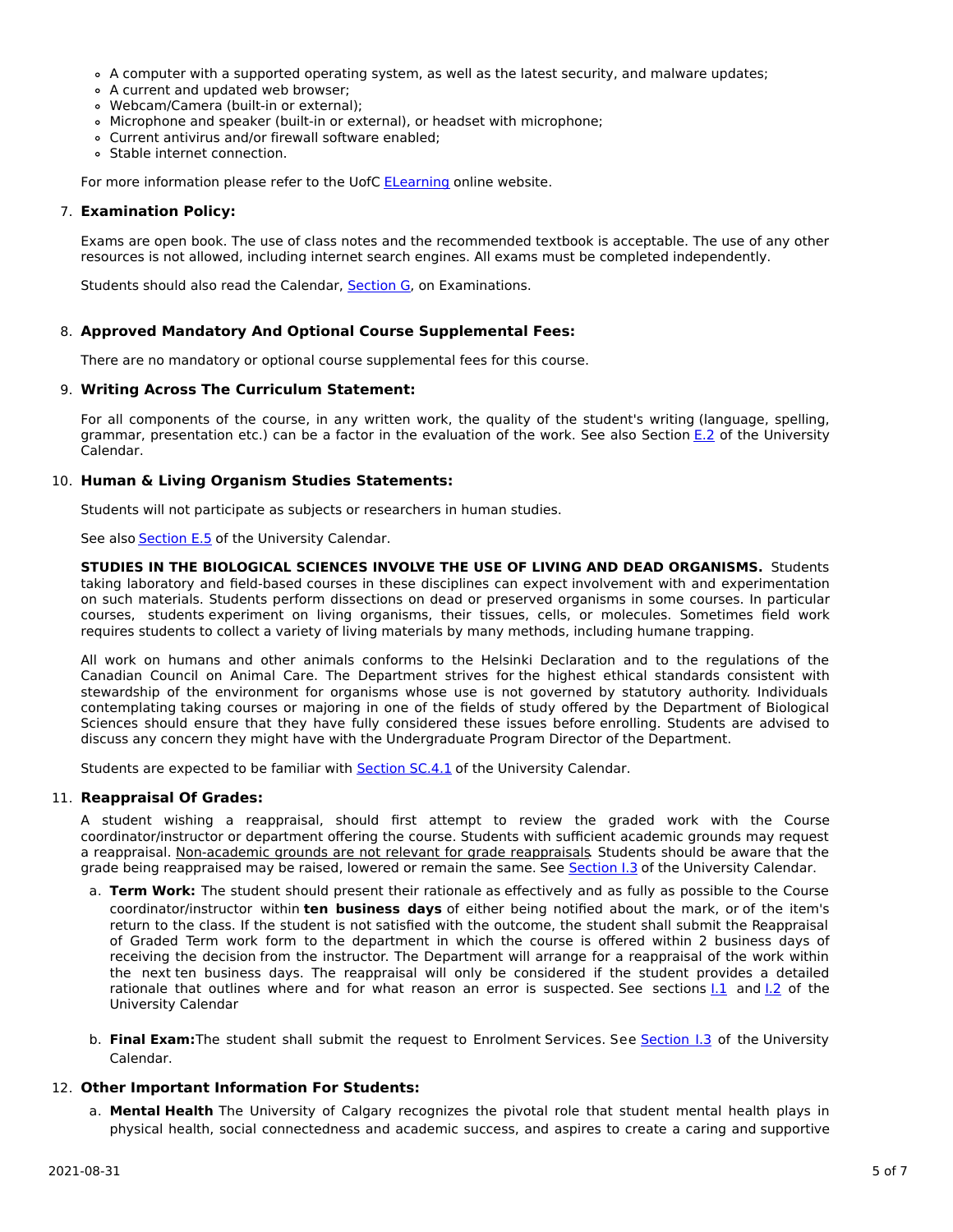campus community where individuals can freely talk about mental health and receive supports when needed. We encourage you to explore the mental health resources available throughout the university community, such as counselling, self-help resources, peer support or skills-building available through the SU Wellness Centre (Room 370, MacEwan Student Centre, Mental Health [Services](https://www.ucalgary.ca/wellnesscentre/services/mental-health-services) Website) and the Campus Mental Health Strategy website [\(Mental](http://www.ucalgary.ca/mentalhealth) Health).

- b. **SU Wellness Services:** For more information, see [www.ucalgary.ca/wellnesscentre](http://www.ucalgary.ca/wellnesscentre) or call [403-210-9355.](tel:4032109355)
- c. **Sexual Violence:** The Sexual Violence Support Advocate, Carla Bertsch, can provide confidential support and information regarding sexual violence to all members of the university community. Carla can be reached by email [\(svsa@ucalgary.ca](mailto:svsa@ucalgary.ca)) or phone at [403-220-2208](tel:4032202208). The complete University of Calgary policy on sexual violence can be viewed at [\(https://www.ucalgary.ca/legal-services/sites/default/files/teams/1/Policies-Sexual](https://www.ucalgary.ca/legal-services/sites/default/files/teams/1/Policies-Sexual-and-Gender-Based-Violence-Policy.pdf)and-Gender-Based-Violence-Policy.pdf)
- d. **Misconduct:** Academic integrity is the foundation of the development and acquisition of knowledge and is based on values of honesty, trust, responsibility, and respect. We expect members of our community to act with integrity. Research integrity, ethics, and principles of conduct are key to academic integrity. Members of our campus community are required to abide by our institutional Code of [Conduct](https://www.ucalgary.ca/legal-services/sites/default/files/teams/1/Policies-Code-of-Conduct.pdf) and promote academic integrity in upholding the University of Calgary's reputation of excellence. Some examples of academic misconduct include but are not limited to: posting course material to online platforms or file sharing without the course instructor's consent; submitting or presenting work as if it were the student's own work; submitting or presenting work in one course which has also been submitted in another course without the instructor's permission; borrowing experimental values from others without the instructor's approval; falsification/fabrication of experimental values in a report. Please read the following to inform yourself more on academic integrity:

Student [Handbook](https://www.ucalgary.ca/live-uc-ucalgary-site/sites/default/files/teams/9/AI-Student-handbook-1.pdf) on Academic Integrity Student Academic Misconduct [Policy](https://www.ucalgary.ca/legal-services/sites/default/files/teams/1/Policies-Student-Academic-Misconduct-Policy.pdf) and [Procedure](https://www.ucalgary.ca/legal-services/sites/default/files/teams/1/Policies-Student-Academic-Misconduct-Procedure.pdf) [Research](https://www.ucalgary.ca/legal-services/sites/default/files/teams/1/Policies-Research-Integrity-Policy.pdf) Integrity Policy

Additional information is available on the Student Success Centre [Academic](https://ucalgary.ca/student-services/student-success/learning/academic-integrity) Integrity page

## e. **Academic Accommodation Policy:**

It is the student's responsibility to request academic accommodations according to the University policies and procedures listed below. The student accommodation policy can be found at: <https://www.ucalgary.ca/legal-services/sites/default/files/teams/1/Policies-Student-Accommodation-Policy.pdf>

Students needing an accommodation because of a disability or medical condition should communicate this need to Student Accessibility Services in accordance with the Procedure for Accommodations for Students with Disabilities: [https://www.ucalgary.ca/legal-services/sites/default/files/teams/1/Policies-Accommodation](https://www.ucalgary.ca/legal-services/sites/default/files/teams/1/Policies-Accommodation-for-Students-with-Disabilities-Procedure.pdf)for-Students-with-Disabilities-Procedure.pdf.

Students needing an accommodation in relation to their coursework or to fulfil requirements for a graduate degree, based on a Protected Ground other than Disability, should communicate this need, by filling out the Request for Academic [Accommodation](https://science.ucalgary.ca/sites/default/files/teams/1/request-accommodation-academic-courses.pdf) Form and sending it to Lisa Gieg by emai[llmgieg@ucalgary.ca](mailto:lmgieg@ucalgary.ca) preferably 10 business days before the due date of an assessment or scheduled absence.

- f. **Freedom of Information and Privacy:** This course is conducted in accordance with the Freedom of Information and Protection of Privacy Act (FOIPP). Students should identify themselves on all written work by placing their name on the front page and their ID number on each subsequent page. For more information, see Legal [Services](https://www.ucalgary.ca/legal-services/access-information-privacy) website.
- g. **Student Union Information:** VP [Academic](http://www.su.ucalgary.ca/contact), Phone: [403-220-3911](tel:4032203911) Email: [suvpaca@ucalgary.ca](mailto:suvpaca@ucalgary.ca). SU Faculty Rep., Phone: [403-220-3913](tel:4032203913) Email: [sciencerep@su.ucalgary.ca](mailto:sciencerep@su.ucalgary.ca). Student [Ombudsman](https://www.ucalgary.ca/ombuds/), Email: [ombuds@ucalgary.ca](mailto:%20ombuds@ucalgary.ca).
- h. **Surveys:** At the University of Calgary, feedback through the Universal Student Ratings of Instruction [\(USRI](http://www.ucalgary.ca/usri)) survey and the Faculty of Science Teaching Feedback form provides valuable information to help with evaluating instruction, enhancing learning and teaching, and selecting courses. Your responses make a difference - please participate in these surveys.
- i. **Copyright of Course Materials:** All course materials (including those posted on the course D2L site, a course website, or used in any teaching activity such as (but not limited to) examinations, quizzes, assignments, laboratory manuals, lecture slides or lecture materials and other course notes) are protected by law. These materials are for the sole use of students registered in this course and must not be redistributed. Sharing these materials with anyone else would be a breach of the terms and conditions